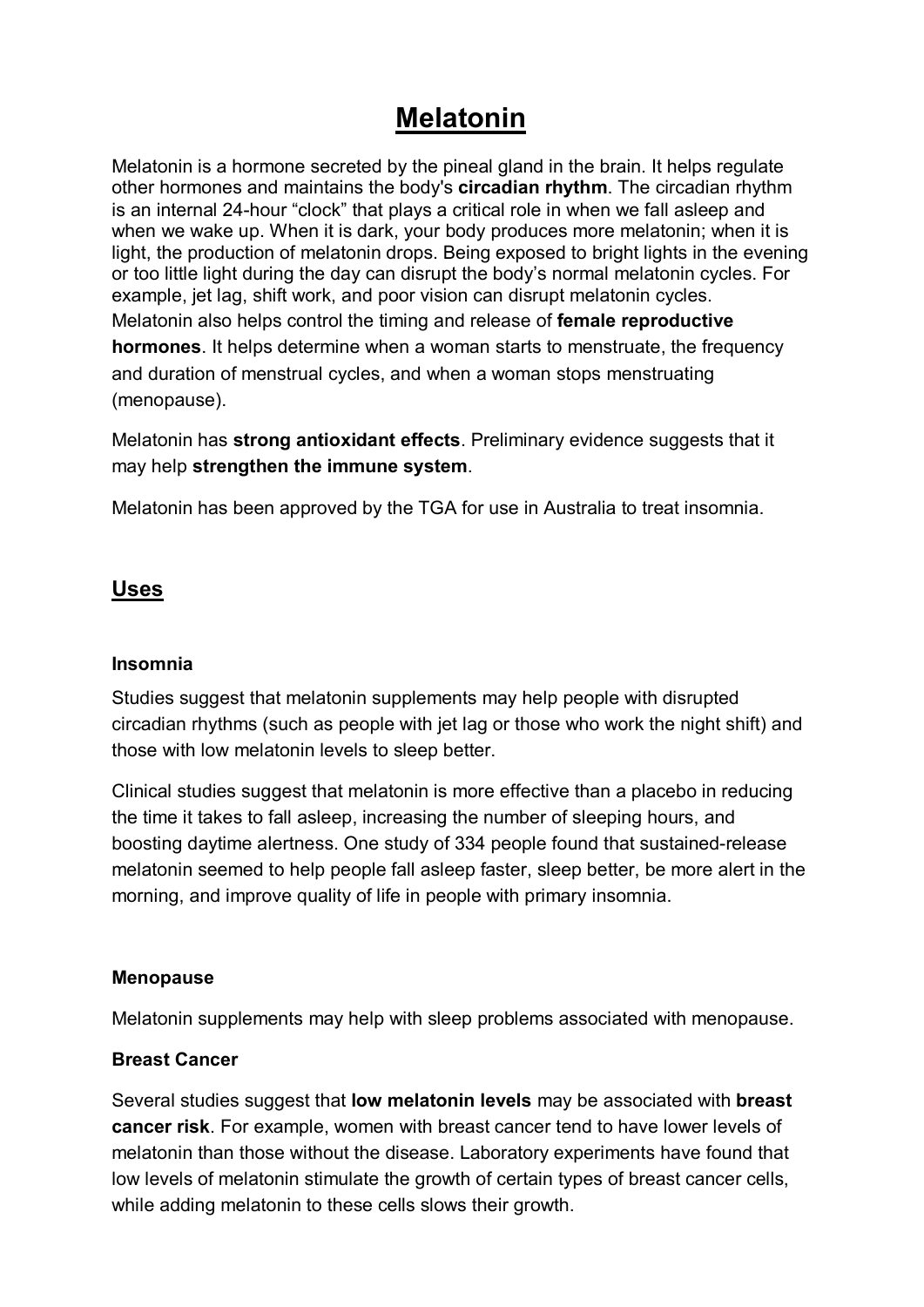In another small study of women who were taking tamoxifen for breast cancer but seeing no improvement, adding melatonin caused tumors to modestly shrink in more than 28% of the women.

# Prostate Cancer

Studies show that people with prostate cancer have lower melatonin levels than men without the disease. In test tube studies, melatonin blocks the growth of prostate cancer cells. In one small-scale study, melatonin -- combined with conventional medical treatment -- improved survival rates in 9 out of 14 men with metastatic prostate cancer. Interestingly, since meditation may cause melatonin levels to rise it appears to be a valuable addition to the treatment of prostate cancer. More research is needed before doctors can make recommendations in this area.

# Attention Deficit Hyperactivity Disorder (ADHD)

Some evidence suggests that melatonin may help promote sleep in children with ADHD, although it does not seem to improve the behavioral symptoms of ADHD.

## Irritable Bowel Syndrome

Some preliminary studies suggest that people with IBS who take melatonin reduce some symptoms of IBS, such as abdominal pain.

## Available Forms:

Melatonin is available as tablets, capsules, cream, and lozenges that dissolve under the tongue.

## Adult

- Insomnia: 1 to 3 mg 1 hour before bedtime is usually effective, although doses as low as 0.1 -0.3 mg may improve sleep for some people. If 3 mg per night does not work, 5 - 6 mg 1 hour before bedtime can be tried. The right dose should produce restful sleep with no daytime irritability or fatigue.
- Jet lag: 0.5 5 mg of melatonin 1 hour prior to bedtime at your final destination has been used in several studies. Another approach that has been used is 1 - 5 mg 1 hour before bedtime for 2 days prior to departure and for 2 - 3 days upon arrival at final destination.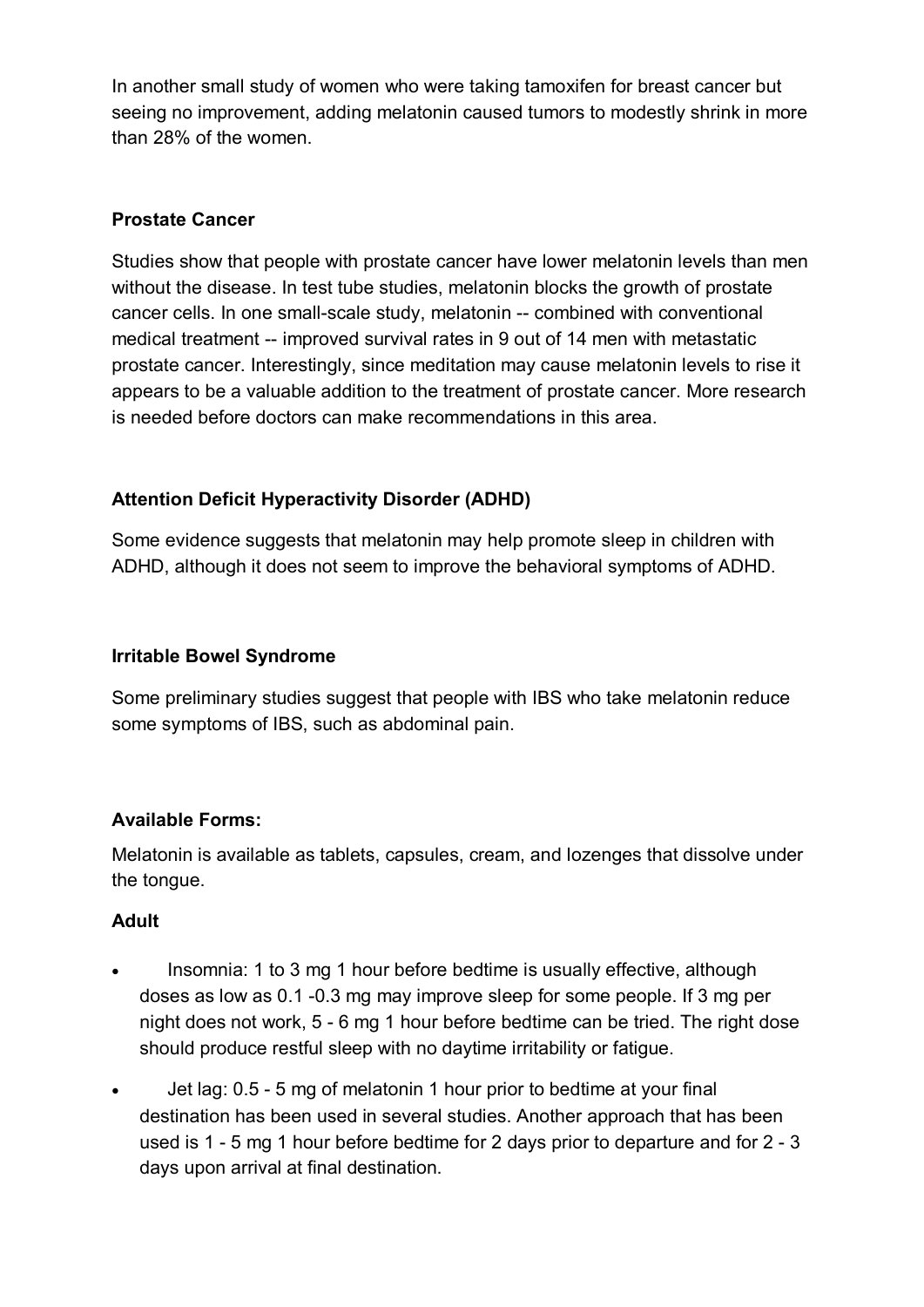#### Precautions:

Some people may have vivid dreams or nightmares when they take melatonin.

Melatonin can cause drowsiness if taken during the day. If you are drowsy the morning after taking melatonin, you may require a lower dose.

Uncommon side effects include stomach cramps, dizziness, headache, irritability.

Pregnant or nursing women should not take melatonin.

#### Possible Interactions:

If you are being treated with any of the following medications, you should not use melatonin without first discussing it with your Australian Menopause Centre health care provider.

Antidepressant medications -- Melatonin may reduce the antidepressant effects of fluoxetine (Prozac).

Benzodiazepines -- The combination of melatonin and some benzodiazepines improved sleep quality in one study. In addition, a few reports have suggested that melatonin supplements may help people stop using long-term benzodiazepine therapy. (Benzodiazepines are habit-forming.)

Blood pressure medications -- Medications in a class called calcium channel blockers may lower melatonin levels. Calcium channel blockers include:

- Amlodipine (Norvasc)
- Verapamil (Isoptin)
- Diltiazem (Cardizem)
- Felodipine (Plendil)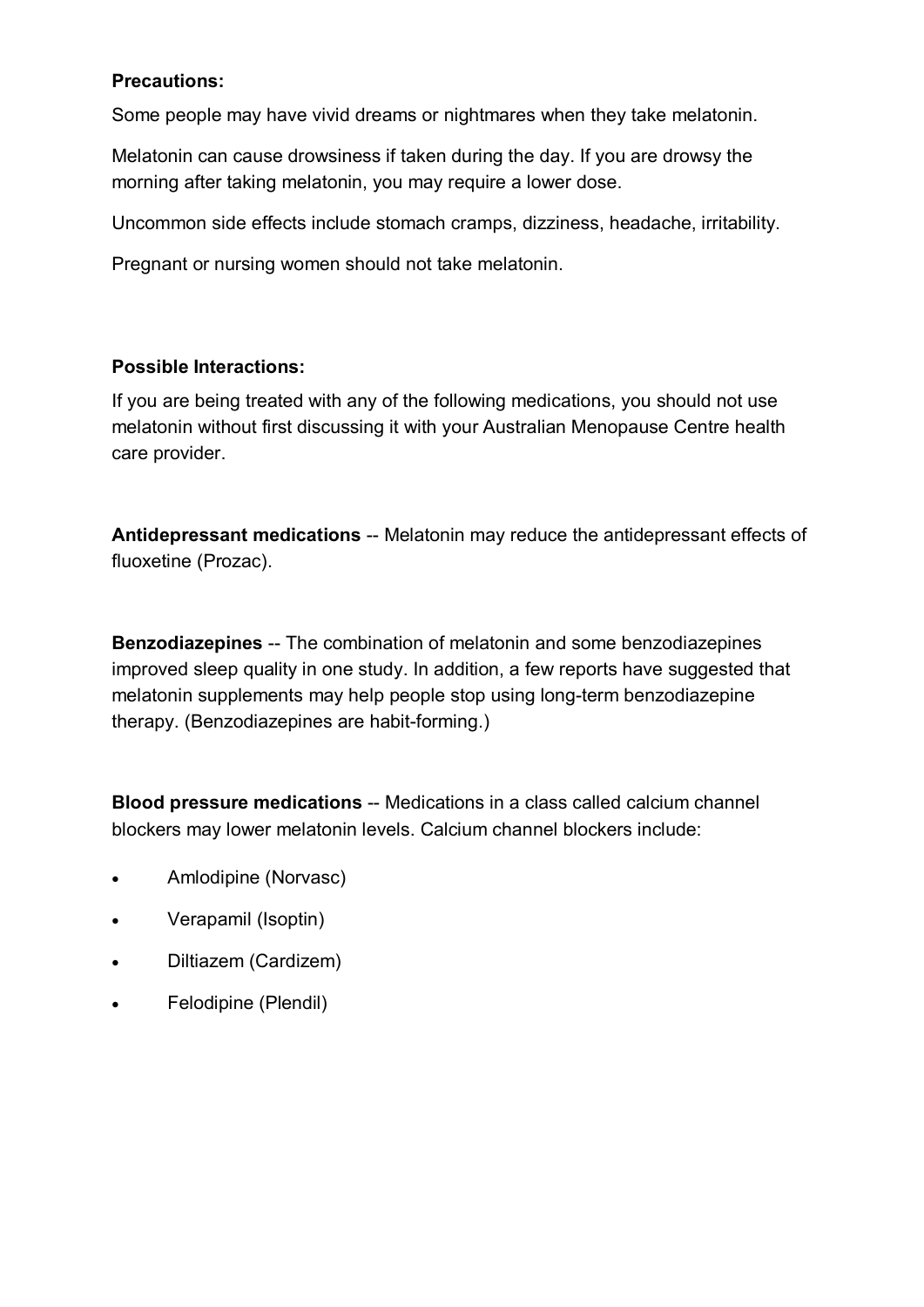Beta-blockers -- Use of beta-blockers may lower melatonin levels in the body. Betablockers include:

- Atenolol (Tenormin)
- Metoprolol (Lopressor, Toprol XL)
- Propranolol (Inderal)

Blood-thinning medications (anticoagulants) -- Melatonin may increase the risk of bleeding from anticoagulant medications such as warfarin (Coumadin).

Nonsteroidal anti-inflammatory drugs (NSAIDs) -- NSAIDs such as ibuprofen may lower levels of melatonin in the blood.

Steroids and immunosuppressant medications -- Melatonin may cause these medication to lose their effectiveness. Do not take melatonin with corticosteroids or other medications used to suppress the immune system.

Other -- Caffeine, tobacco, and alcohol can all lower levels of melatonin in the body.